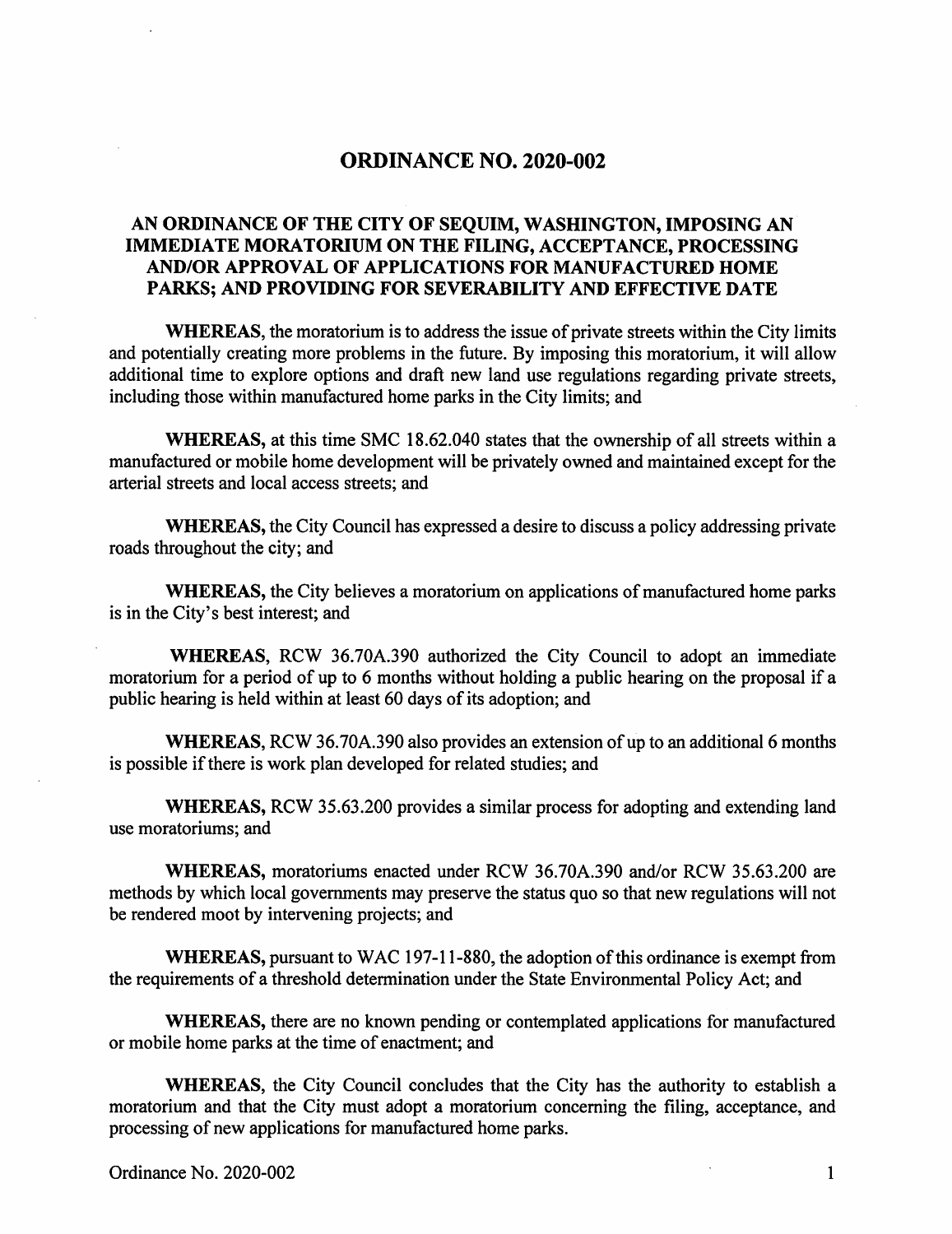## NOW THEREFORE, THE CITY COUNCIL OF THE CITY OF SEQUIM, WASHINGTON, DOES HEREBY ORDAIN AS FOLLOWS:

Moratorium Imposed. A moratorium is imposed on the filing, acceptance and processing of new applications for manufactured home parks, as said terms is used in Chapter 19.62 of the Sequim Municipal Code (SMC), within the City. During the term of this moratorium, the City will not continue to accept and process new applications for manufactured home parks, however, this moratorium will not apply to any pending applications that were counter complete, as provided in the Sequim Municipal Code before the effective date of this ordinance. Section 1.

Duration of Moratorium. The moratorium imposed by this Ordinance will be in effect for a period not to exceed six months, beginning on the date of the adoption of this Ordinance. Section 2.

Public Hearing on Moratorium. Pursuant to RCW 36.70A.390, the City Council must hold a public hearing on this moratorium within 60 days of passing this ordinance. Immediately after the public hearing, the City Council must adopt findings of fact on this moratorium to justify its continued imposition or cancel the moratorium. Section 3.

Corrections. The City Clerk and the codifiers of this ordinance are authorized to make necessary clerical corrections to this ordinance including, but not limited to, the correction of scrivener's/clerical errors, references, ordinance numbering, section/subsection numbers and any references thereto. Section 4.

Savings Clause. Those portions of Ordinance 2018-006, 97-010 and 97-004 which are repealed or amended by this ordinance shall remain in force and effect until the effective date of this ordinance. Section 5.

Such repeals and amendments shall not be construed as affecting any existing right acquired under the ordinances repealed or amended, nor as affecting any proceeding instituted thereunder, nor any rule, regulation, or order promulgated thereunder, nor the administrative action taken thereunder. Notwithstanding the foregoing actions, obligations under such ordinances or permits issued thereunder and in effect on the effective date of this ordinance shall continue in full force and effect, and no liability thereunder, civil or criminal, shall be in any way modified. Further, it is not the intention of these actions to reenact any ordinances or parts of ordinances previously repealed or amended, unless this ordinance specifically states such intent to reenact such repealed or amended ordinances.

Severability. If any section, sentence, clause or phrase of this ordinance should be held to be invalid or unconstitutional by a court of competent jurisdiction, such invalidity or unconstitutionality shall not affect the validity or constitutionality of any other section, sentence, clause or phrase of this ordinance. Section 6.

Emergency Declaration and Effective Date, Therefore, the City's moratorium must be imposed immediately to prevent any development rights from vesting and preserve the City's ability to process applications under valid codes. Without a moratorium, new manufactured home parks would become vested under current code, which may frustrate City policy. This ordinance, passed by a majority plus one of the whole membership of the City Council Section 7.